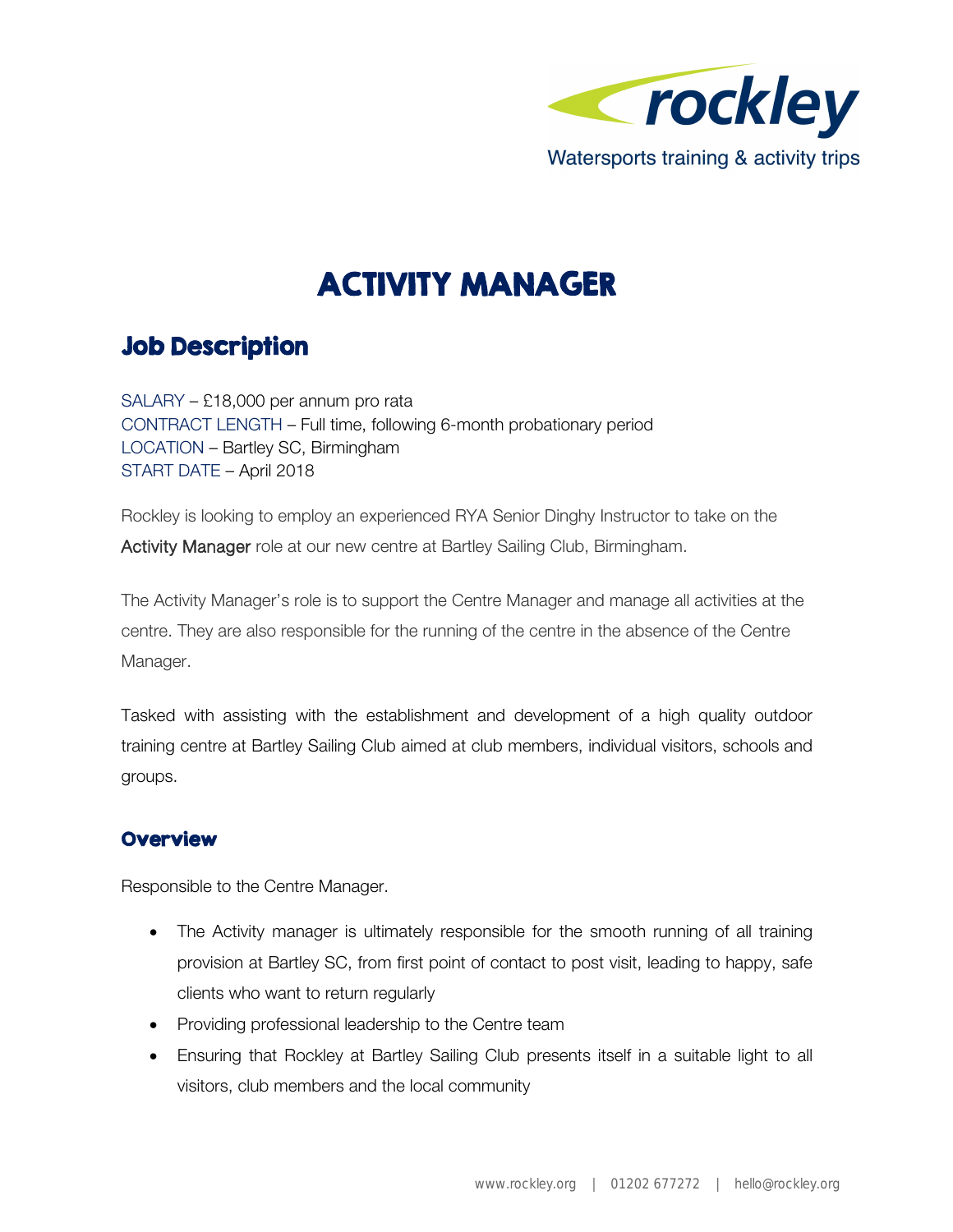

## Anticipated Working Pattern

Low Season – based on 35 hours – (to include weekends) High Season – based on 42 hours / 6 days per week – (to include weekends)

#### Responsibilities include, but are not limited to:

- Ensuring the highest quality of activity provision with learning goals adapted and met for each student
- The organisation of the activity staff including rotas / activity programmes
- Ensure that standards set out by Rockley Watersports are met at all times in line with the Standard Operating Procedures and Local Operating Procedures
- Team Induction, Development, Training & day to day management
- Boat maintenance programme
- Being the on-water Senior Instructor daily
- Supervising the running of RYA courses and assisting in the running of courses as and when required

#### Requirements

You will need to be hard working, motivated and friendly. Excellent customer service skills are essential along with the ability to be flexible and professional at all times with both customers and staff.

You should have prior management / supervisory experience working in an activity centre and be able to demonstrate the ability to work successfully without direct supervision.